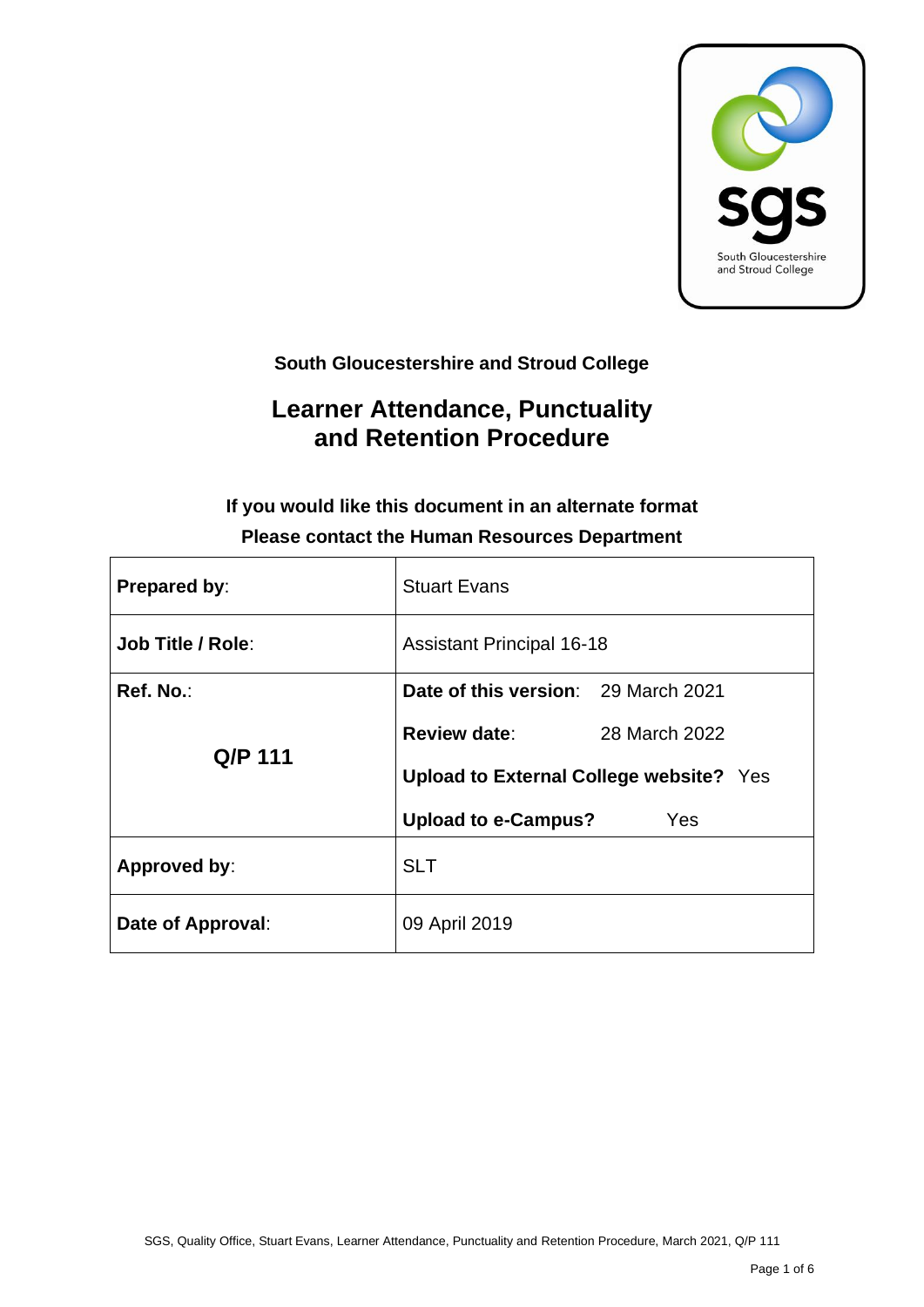

| Main aim and purpose of<br>the policy:                                                                                                | Ensure high standards of learner achievement through consistent attendance whilst<br>providing a clear framework within which the College operates. It is also intended to<br>provide a framework for staff to operate within when dealing with learners who are at<br>risk of withdrawing from their course of study. |              |                                     |                  |          |                                                                                                   |                                                                                                                |       |                                                                                                  |  |
|---------------------------------------------------------------------------------------------------------------------------------------|------------------------------------------------------------------------------------------------------------------------------------------------------------------------------------------------------------------------------------------------------------------------------------------------------------------------|--------------|-------------------------------------|------------------|----------|---------------------------------------------------------------------------------------------------|----------------------------------------------------------------------------------------------------------------|-------|--------------------------------------------------------------------------------------------------|--|
| Is this policy (or its<br>constituent parts)<br>relevant to a general<br>equality duty?<br>(please tick)                              | This policy development<br>will assist in the<br>elimination of unlawful<br>discrimination and/or<br>harassment of identified<br>groups?                                                                                                                                                                               |              |                                     |                  |          | Implementation<br>of this policy will<br>promote equal<br>opportunities for<br>identified groups? | Implementation of<br>this policy will<br>promote positive<br>attitudes and<br>participation<br>between groups? |       | Implementation of<br>this policy will<br>promote good<br>relations between<br>groups?            |  |
| Age                                                                                                                                   |                                                                                                                                                                                                                                                                                                                        |              |                                     |                  | ✓        |                                                                                                   |                                                                                                                |       | ✓                                                                                                |  |
| <b>Disability</b>                                                                                                                     |                                                                                                                                                                                                                                                                                                                        |              |                                     |                  | ✓        |                                                                                                   | ✓                                                                                                              |       |                                                                                                  |  |
| <b>Gender Reassignment</b>                                                                                                            |                                                                                                                                                                                                                                                                                                                        |              |                                     |                  | ✓        |                                                                                                   | ✓                                                                                                              |       | ✓                                                                                                |  |
| <b>Race or Ethnicity</b>                                                                                                              |                                                                                                                                                                                                                                                                                                                        |              |                                     |                  | ✓        |                                                                                                   | ✓                                                                                                              | ✓     |                                                                                                  |  |
| <b>Religion or Belief</b>                                                                                                             |                                                                                                                                                                                                                                                                                                                        |              |                                     |                  | ✓        |                                                                                                   | ✓                                                                                                              |       |                                                                                                  |  |
| <b>Marriage</b>                                                                                                                       |                                                                                                                                                                                                                                                                                                                        |              |                                     |                  | ✓        |                                                                                                   |                                                                                                                |       |                                                                                                  |  |
| <b>Pregnancy/Maternity</b>                                                                                                            |                                                                                                                                                                                                                                                                                                                        |              |                                     |                  | ✓        |                                                                                                   | ✓                                                                                                              |       | ✓                                                                                                |  |
| Sex                                                                                                                                   |                                                                                                                                                                                                                                                                                                                        |              |                                     |                  | ✓        |                                                                                                   | ✓                                                                                                              |       | ✓                                                                                                |  |
| <b>Sexual Orientation</b>                                                                                                             |                                                                                                                                                                                                                                                                                                                        |              |                                     |                  | ✓        |                                                                                                   |                                                                                                                |       | ✓                                                                                                |  |
| <b>Carers/ Care givers</b>                                                                                                            |                                                                                                                                                                                                                                                                                                                        |              |                                     |                  | ✓        |                                                                                                   |                                                                                                                |       |                                                                                                  |  |
| <b>Persons in care</b>                                                                                                                |                                                                                                                                                                                                                                                                                                                        |              |                                     |                  | ✓        |                                                                                                   |                                                                                                                |       |                                                                                                  |  |
| Specify any groups for which there is evidence or reason to believe that some groups or individuals could be<br>affected differently: |                                                                                                                                                                                                                                                                                                                        |              |                                     |                  |          |                                                                                                   |                                                                                                                |       |                                                                                                  |  |
|                                                                                                                                       |                                                                                                                                                                                                                                                                                                                        |              |                                     |                  |          |                                                                                                   |                                                                                                                |       |                                                                                                  |  |
| How much evidence is<br>there:                                                                                                        | <b>None</b>                                                                                                                                                                                                                                                                                                            |              |                                     | A little         |          | Some                                                                                              |                                                                                                                | A lot |                                                                                                  |  |
| Is there any concern                                                                                                                  |                                                                                                                                                                                                                                                                                                                        | $\Box$       |                                     |                  | $\Box$   |                                                                                                   | $\Box$                                                                                                         |       | $\Box$                                                                                           |  |
| that the policy may<br>operate in a                                                                                                   | <b>None</b>                                                                                                                                                                                                                                                                                                            |              |                                     |                  | A little |                                                                                                   | Some                                                                                                           |       | A lot                                                                                            |  |
| discriminatory way?                                                                                                                   | $\checkmark$                                                                                                                                                                                                                                                                                                           |              |                                     |                  |          |                                                                                                   | $\Box$                                                                                                         |       | $\Box$                                                                                           |  |
|                                                                                                                                       |                                                                                                                                                                                                                                                                                                                        |              |                                     |                  |          |                                                                                                   |                                                                                                                |       |                                                                                                  |  |
| Assessed relevance to<br>equality (tick one row<br>only)                                                                              | High                                                                                                                                                                                                                                                                                                                   | Med          | Low                                 | <b>None</b>      |          | Brief reason for this assessment                                                                  |                                                                                                                |       |                                                                                                  |  |
| Age                                                                                                                                   | $\Box$                                                                                                                                                                                                                                                                                                                 | $\checkmark$ | $\Box$                              | $\Box$           |          |                                                                                                   |                                                                                                                |       |                                                                                                  |  |
| <b>Disability</b>                                                                                                                     | ப                                                                                                                                                                                                                                                                                                                      | $\checkmark$ | $\Box$                              | $\Box$<br>$\Box$ |          |                                                                                                   |                                                                                                                |       |                                                                                                  |  |
| <b>Gender Reassignment</b>                                                                                                            | $\Box$                                                                                                                                                                                                                                                                                                                 | ✓            | П                                   | $\Box$           |          |                                                                                                   |                                                                                                                |       |                                                                                                  |  |
| Race or Ethnicity                                                                                                                     | $\Box$                                                                                                                                                                                                                                                                                                                 | $\checkmark$ | $\Box$                              | $\Box$           |          |                                                                                                   |                                                                                                                |       |                                                                                                  |  |
| <b>Religion or Belief</b>                                                                                                             | $\Box$                                                                                                                                                                                                                                                                                                                 | $\checkmark$ | $\Box$                              | $\Box$           |          |                                                                                                   |                                                                                                                |       |                                                                                                  |  |
| Marriage                                                                                                                              | $\Box$                                                                                                                                                                                                                                                                                                                 | ✓            | $\Box$                              | $\Box$           |          |                                                                                                   |                                                                                                                |       |                                                                                                  |  |
|                                                                                                                                       | $\Box$                                                                                                                                                                                                                                                                                                                 | ✓            |                                     |                  |          |                                                                                                   |                                                                                                                |       |                                                                                                  |  |
| Pregnancy/ Maternity                                                                                                                  |                                                                                                                                                                                                                                                                                                                        |              | $\Box$                              | $\Box$           |          |                                                                                                   |                                                                                                                |       |                                                                                                  |  |
| Sex                                                                                                                                   | $\Box$                                                                                                                                                                                                                                                                                                                 | $\checkmark$ | $\Box$                              | $\Box$           |          |                                                                                                   |                                                                                                                |       |                                                                                                  |  |
| <b>Sexual Orientation</b>                                                                                                             |                                                                                                                                                                                                                                                                                                                        | $\checkmark$ | $\Box$                              | $\Box$           |          |                                                                                                   |                                                                                                                |       |                                                                                                  |  |
|                                                                                                                                       | $\Box$                                                                                                                                                                                                                                                                                                                 |              |                                     |                  |          |                                                                                                   |                                                                                                                |       |                                                                                                  |  |
| Carers/ Care givers                                                                                                                   | $\Box$                                                                                                                                                                                                                                                                                                                 | $\checkmark$ | $\Box$                              | $\Box$           |          |                                                                                                   |                                                                                                                |       |                                                                                                  |  |
|                                                                                                                                       |                                                                                                                                                                                                                                                                                                                        |              |                                     |                  |          |                                                                                                   |                                                                                                                |       |                                                                                                  |  |
| What is the next step?<br>(tick one only)                                                                                             |                                                                                                                                                                                                                                                                                                                        |              | What priority level is this policy? |                  |          |                                                                                                   |                                                                                                                |       | Has the Policy been sent for Full EQIA, or do you<br>believe the policy should have a Full EQIA? |  |
|                                                                                                                                       | High $\Box$                                                                                                                                                                                                                                                                                                            |              | Medium $\square$                    | Low $\checkmark$ |          |                                                                                                   | Yes $\square$                                                                                                  |       | No <sub>1</sub>                                                                                  |  |
| I am satisfied that an initial screening has been carried out on this policy/procedure and a full Impact                              |                                                                                                                                                                                                                                                                                                                        |              | <b>Assessment is not required</b>   |                  |          |                                                                                                   |                                                                                                                |       |                                                                                                  |  |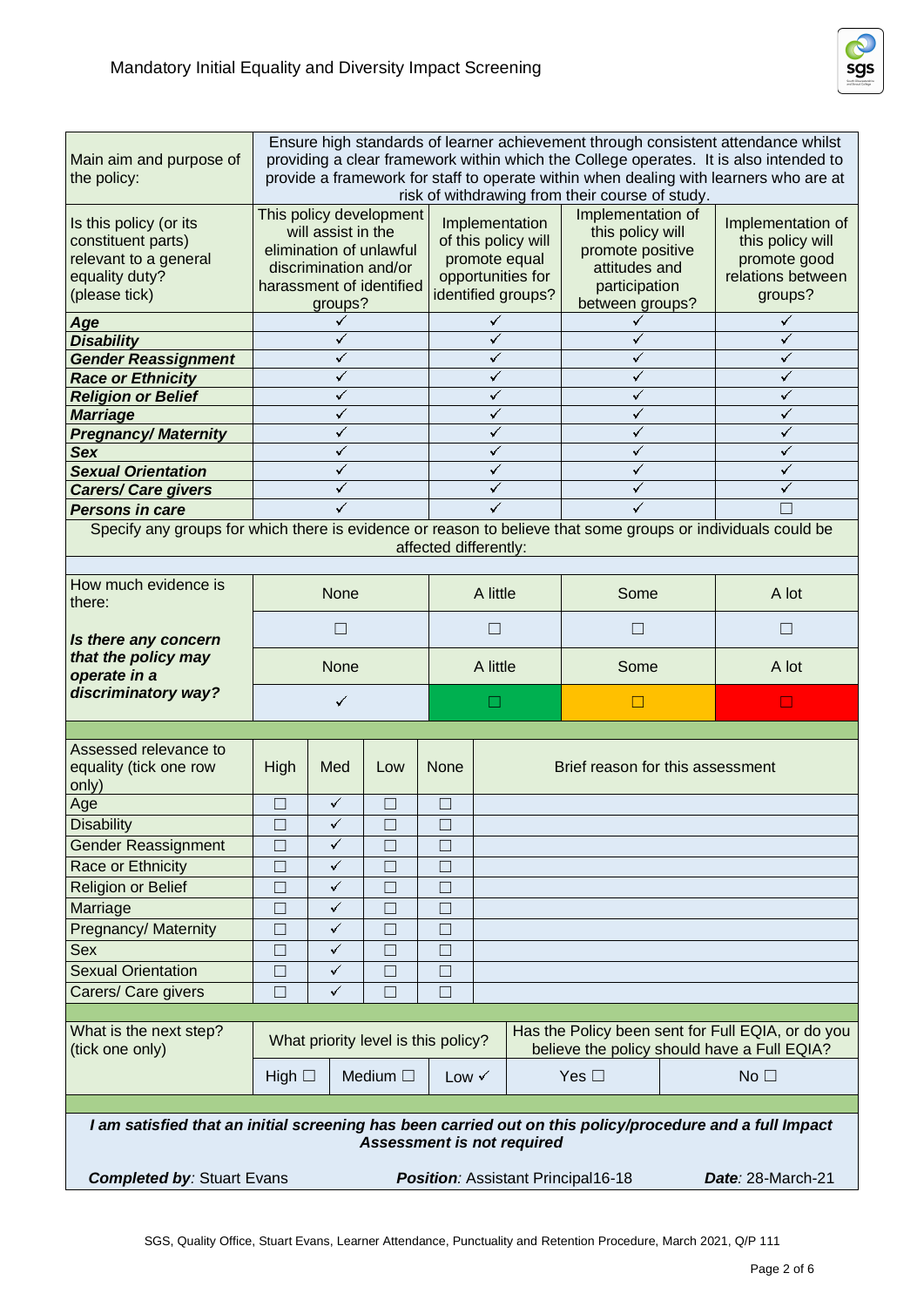## **Learner Attendance, Punctuality and Retention Procedure**

#### **1. Introduction**

1.1. At South Gloucestershire and Stroud College (SGS), we provide a supportive learning environment which recognises every learners' rights and responsibilities at all times. In order to achieve this, the following procedure sets out our expectations on attendance, punctuality and retention.

#### **2. Statement**

2.1. SGS has high expectations of all learners (inclusive of Apprentices) and will ensure that all have the opportunity to excel in their chosen programme of study. To enable full time and part time learners (of all ages) to succeed, the College expects, in the absence of agreed mitigating or extenuating circumstances, that learners will attend all of their scheduled lessons including online lessons, on time and be ready to learn.

#### **3. Objectives**

- 3.1. The purpose of the Learner Attendance, Punctuality and Retention Procedure is to ensure high standards of learner achievement through consistent attendance whilst providing a clear framework within which the College operates.
- 3.2. This procedure provides a framework for staff dealing with learners at risk of withdrawing from their programme of study.

### **4. Responsibilities**

- 4.1. Operational responsibility lies with the Education & Wellbeing Mentor, Personal Tutor / Course Tutor or Training Advisor, who should record any actions taken through the utilisation of the ProMonitor system
- 4.2. The administrator for the provision should inform parents / carers / guardians (if appropriate) using the standard pro-forma letters contained within the Learner Disciplinary Policy.
- 4.3. In the event of a learner being removed from a Programme of Study, the appropriate Assistant Principal will assume overall responsibility for a withdrawal.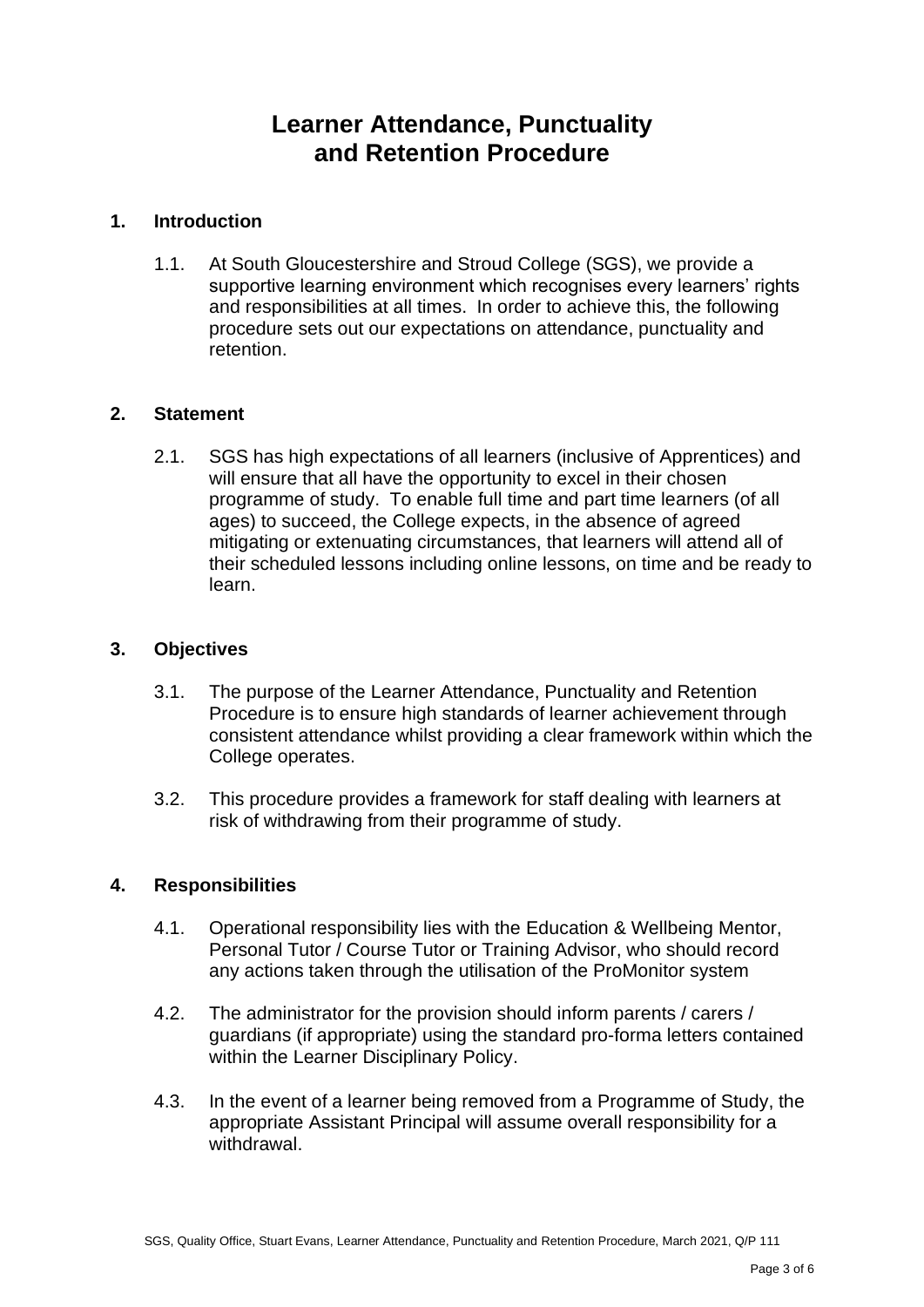#### **5. Related Policies, Procedures, Charters and Codes of Practice**

- 5.1. Learner Disciplinary Policy
- 5.2. Learner Charter
- 5.3. Learner Codes of Conduct
- 5.4. Total Support Guide
- 5.5. Single Equality Policy
- 5.6. Assessment Policy
- 5.7. Code of Practice 6: *Mitigating and Extenuating Circumstances*

#### **6. Procedure**

#### 6.1. **Your Responsibilities**:

- 6.1.1. Punctuality:
	- 6.1.1.1. All learners are expected to arrive on time for the start of the lessons and return from break and/or lunch on time
	- 6.1.1.2. If learners are late, they must have a valid reason. It is down to the tutor's discretion when the learner is allowed to join the group at an appropriate point that does not disrupt the rest of the group
	- 6.1.1.3. If a learner is not able to join the group and referred to the LRC to complete work, they are to join their group at an appropriate time, previously agreed with their tutor.
	- 6.1.1.4. All learners are expected to stay in attendance until the end of their lesson.

#### 6.1.2. Attendance:

- 6.1.2.1. All learners are expected to meet the College benchmark of 92% attendance whilst completing their programme of study.
- 6.1.2.2. Programme of study is to be read as including all elements of the programme including: GCSE English and mathematics and Functional Skills. Learners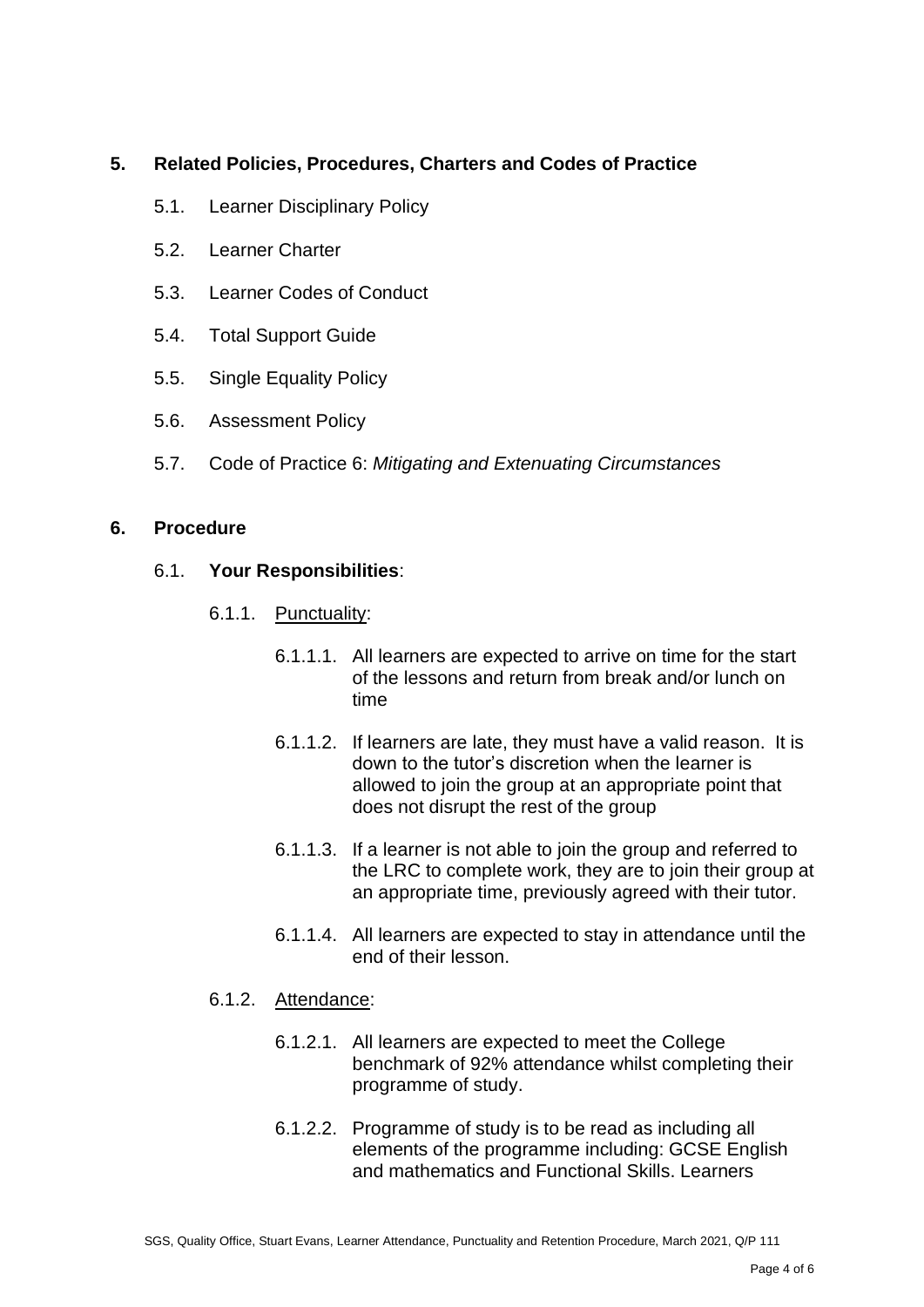requiring English and mathematics are expected to meet the College benchmark of 92% attendance.

- 6.1.3. To let the College know, through contacting the Learning Area/ Faculty Administrator the reasons for your absence as soon as possible in cases of illness, family emergency or other pressing reason. You will normally inform us on the first day of your absence through the use of ProMonitor.
- 6.1.4. Full time learners, absent by reason of sickness, are requested to obtain a sickness note from their doctor if absent for more than 5 college days.
- 6.1.5. To gain permission in advance from your Education and Wellbeing Mentor, Personal Tutor / Course Tutor or Training Advisor, if you are seeking to be absent from a future lesson or lessons, for example, in cases of family emergency or interview for University or employment.
- 6.1.6. To catch up on any missing work or planned assessment activity.
- 6.1.7 The College does not support learners taking holiday in term time and will record it as unauthorised absence against your attendance rate. We believe full attendance supports a learner to achieve to their full potential. The College will publicize Term Dates in advance of the Academic Year starting so learners can plan their holiday appropriately.

#### 6.2. **Failure to fulfil your Responsibilities**:

6.2.1. Where you neglect to fulfil your responsibilities in respect of attendance or punctuality, you will be placing yourself at risk of disciplinary action under the terms of the Learner Behaviour Policy.

#### 6.3. **On your return to College**:

- 6.3.1. We will support you by discussing with you how you can catch up, for example, by giving you handouts of the work you have missed or referring to the College's Digital learning Platform
- 6.3.2. We will provide personal support to enable you to cope with a period of settling back into your course.

### 6.4. **Early Completion of your Course**:

6.4.1. Any learner who wishes to leave, having completed their course early, must put in writing the reasons of early completion to a